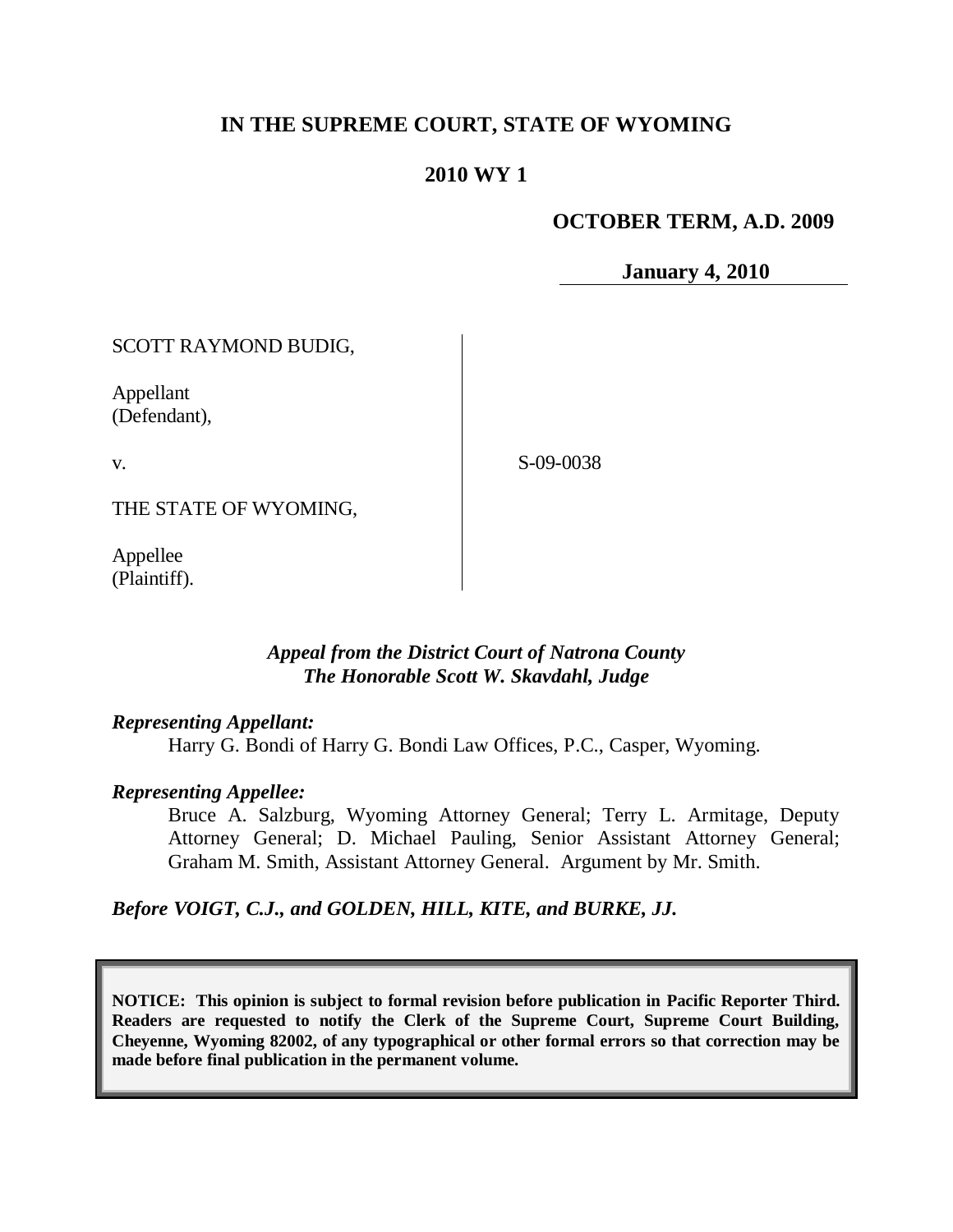## **VOIGT, Chief Justice.**

 $\overline{a}$ 

[¶1] In this appeal, Scott Raymond Budig (the appellant) challenges his conviction for third-degree sexual assault and second-degree sexual abuse of a minor. The appellant asserts that his constitutionally protected right to confrontation was violated and that the prosecutor improperly vouched for the credibility of the victim witnesses. Finding no error, we will affirm.

#### **ISSUES**

[¶2] 1. Whether the district court abridged the appellant's right to confrontation when it limited the scope of his cross-examination of the victims?

2. Whether the prosecutor unfairly vouched for the credibility of the victims during closing argument?

### **FACTS**

[¶3] On February 21, 2008, the appellant was arrested and charged with five counts of third-degree sexual assault on one of his stepdaughters (older sister), and one count of second-degree sexual abuse of a minor on his other stepdaughter (younger sister). The appellant pled not guilty and received a jury trial.

[¶4] At the trial, the appellant advanced the theory that his stepdaughters had fabricated their allegations. To support his theory, the appellant moved the district court for permission to admit evidence of, among other things, the girls" prior sexual conduct, their manipulative character traits, and their propensity for "meanness." The district court heard the appellant"s motion and determined that only evidence directly related to the girls" relationship with the appellant was admissible, and evidence of other instances of specific conduct not directly related to the appellant was not admissible to prove the girls' general character. The district court also held that evidence of the girls" past sexual conduct was not admissible.

[¶5] The matter proceeded to trial. The evidence presented included the testimony of an expert witness who described common misconceptions about the behaviors and reactions of victims of sexual abuse.<sup>1</sup> Upon hearing the evidence, the jury convicted the appellant of two counts of third-degree sexual assault and one count of second-degree sexual abuse of a minor. The appellant was sentenced to incarceration for a period of not

<sup>&</sup>lt;sup>1</sup> The appellant moved *in limine* to exclude the testimony of the expert, citing concerns that the expert would vouch for the credibility of the victims. The district court determined that the expert would be permitted to testify but specifically limited his testimony to general characteristics of sexual abuse victims and admonished him to make no comment about the credibility or truthfulness of the victims.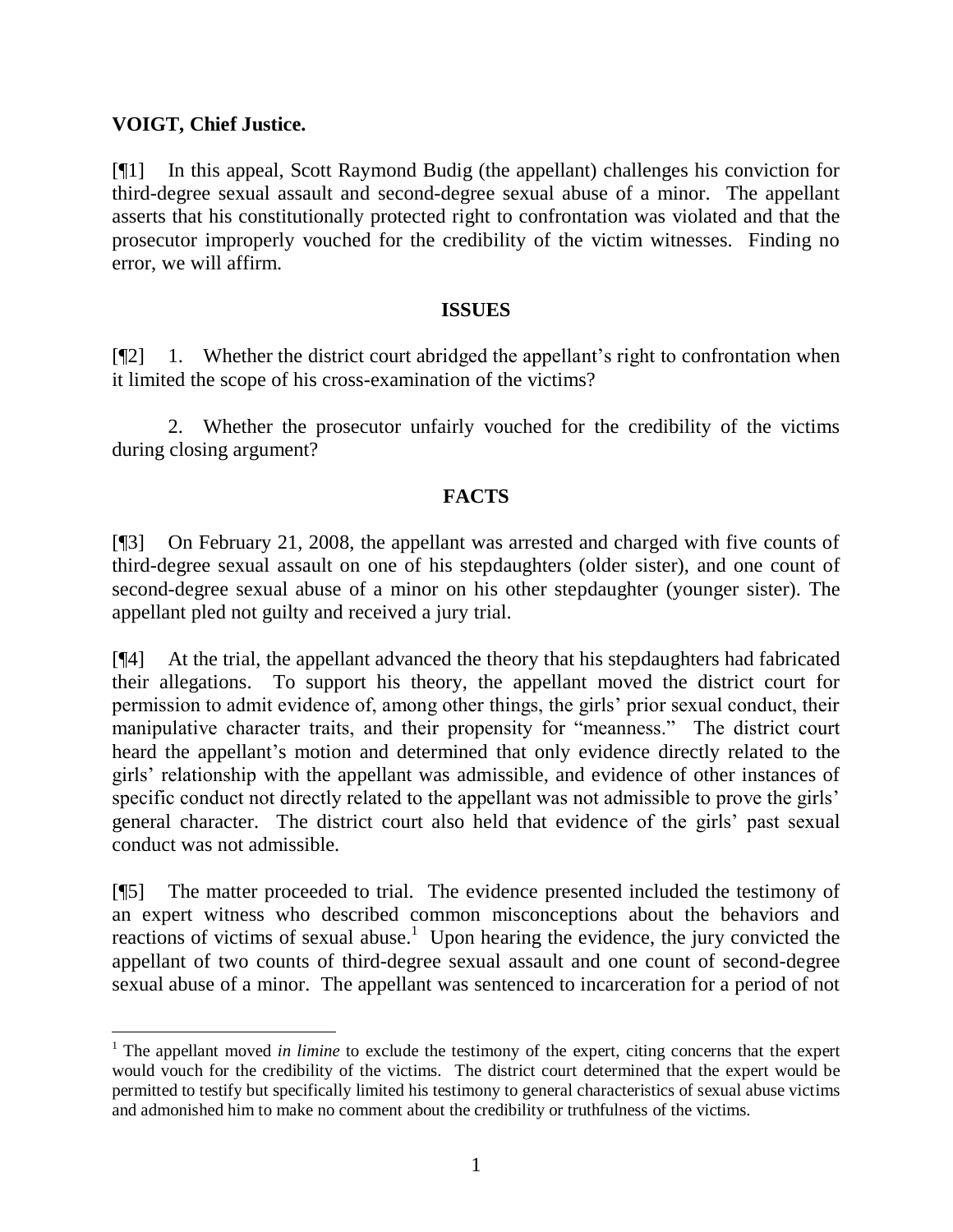less than four years nor more than nine years on both of the third-degree sexual assault convictions, to be served concurrently. He was also sentenced to not less than four nor more than nine years for the second-degree sexual abuse of a minor, to be served consecutively to the sentence from the third-degree sexual assault convictions. A timely notice of appeal followed.

#### **DISCUSSION**

[¶6] The appellant raises two issues in this appeal. In the first, the appellant claims that his right to confront the witnesses was abridged when the district court prevented him from cross-examining the victims about their past sexual conduct, their manipulative character traits, and their propensity for "meanness." In the second issue, the appellant claims the state committed prosecutorial misconduct by improperly vouching for the credibility of the victims during its closing argument. We will address each of the appellant"s claims in turn.

## *Whether the district court abridged the appellant's right to confrontation when it limited the scope of his cross-examination of the victims?*

[¶7] The constitutional right to confront a witness arises under the Sixth Amendment to the United States Constitution and Article I, Section 10 of the Wyoming Constitution.<sup>2</sup> A district court's limitation on a defendant's constitutional right to confrontation is a question of law which we review *de novo*. *Hannon v. State*, 2004 WY 8, ¶ 11, 84 P.3d 320, 328 (Wyo. 2004). Restrictions on a defendant"s right to confront witnesses are subject to harmless error analysis. *Id.* We have previously addressed the application of the harmless error standard of review to an alleged abridgment of the right to crossexamine a witness as follows:

> [T]he correct inquiry is whether, assuming that the damaging potential of the cross-examination were fully realized, a reviewing court might nonetheless say that the error was harmless beyond a reasonable doubt. Whether such an error is harmless in a particular case depends upon a host of factors, all readily accessible to reviewing courts. These factors include the importance of the witness' testimony in the prosecution"s case, whether the testimony was cumulative, the presence or absence of evidence corroborating or contradicting the testimony of the witness on

 $\overline{a}$ 

<sup>&</sup>lt;sup>2</sup> Although the appellant cites both the United States and Wyoming Constitutions in his brief, he does not differentiate between the two provisions or otherwise provide separate analysis of the Wyoming constitutional provision in question. We have said that as a matter of policy, we will not consider separate state constitutional analysis unless the party presents proper argument supporting independent state grounds. *Cohen v. State*, 2008 WY 78, ¶ 23, 191 P.3d 956, 962 (Wyo. 2008).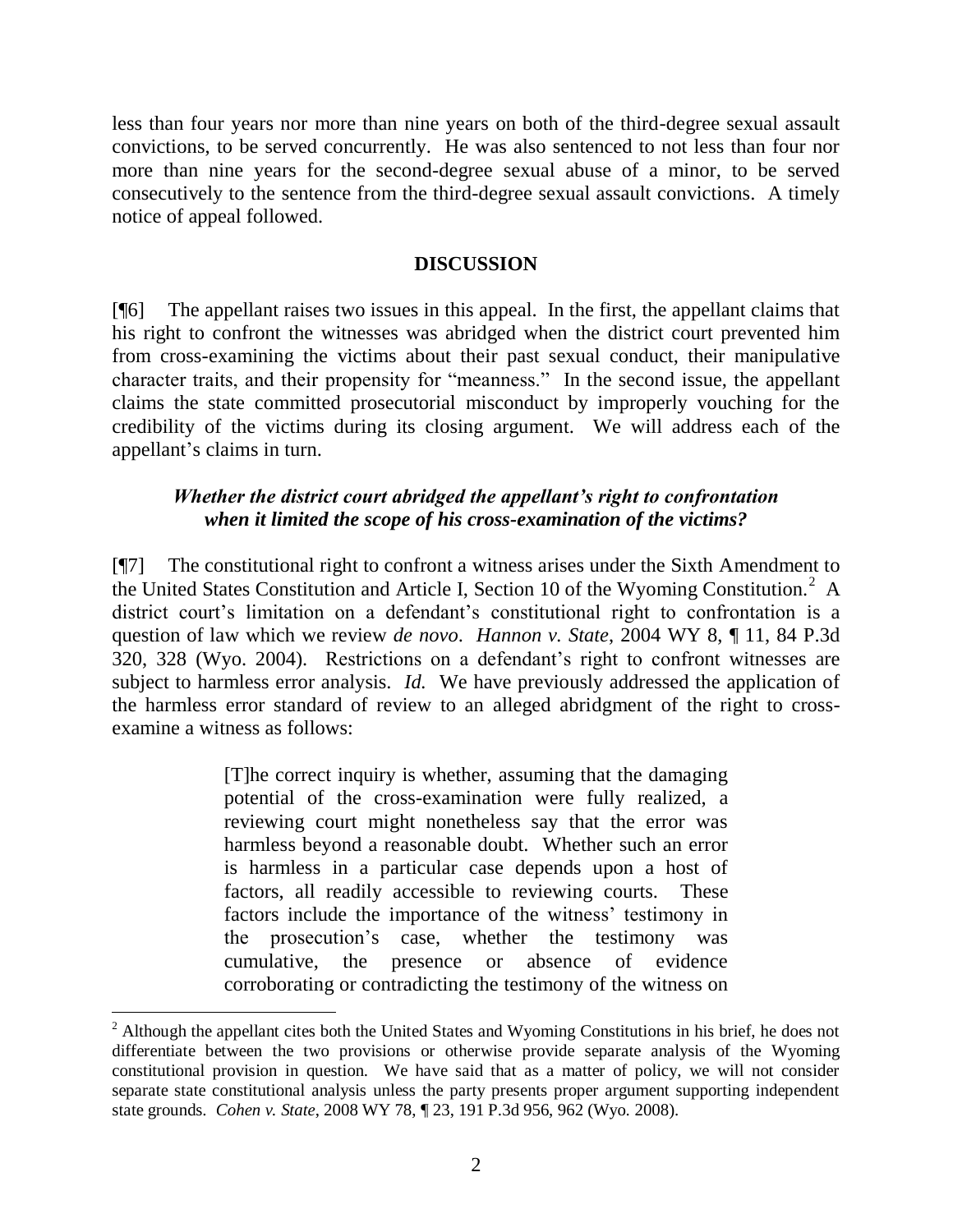material points, the extent of cross-examination otherwise permitted, and, of course, the overall strength of the prosecution's case.

*Id.* at ¶ 25, at 332-33 (quoting *Olden v. Kentucky*, 488 U.S. 227, 232-33, 109 S.Ct. 480, 483-84, 102 L.Ed.2d 513 (1988)).

[¶8] We recently summarized the limits that a court may properly place upon crossexamination:

> The primary right secured by the Confrontation Clause of the United States and Wyoming Constitutions is the right of cross-examination. In order for there to be a violation of the right of confrontation, a defendant must show more than just a denial of the ability to ask specific questions of a particular witness. Rather, a defendant must show that he was prohibited "from engaging in otherwise appropriate cross-examination designed to show a prototypical form of bias on the part of the witness . . . "to expose to the jury the facts from which jurors . . . could appropriately draw inferences relating to the reliability of the witness."" *Hannon*, ¶ 18, 84 P.3d at 330 (quoting *Delaware v. Van Arsdall*, 475 U.S. 673, 680, 106 S.Ct. 1431, 1436, 89 L.Ed.2d 674 (1986)). The Confrontation Clause guarantees a defendant an "**opportunity** for effective cross-examination, not crossexamination that is effective in whatever way, and to whatever extent, the defense might wish." *Van Arsdall*, 475 U.S. at 679, 106 S.Ct. at 1435 (quoting *Delaware v. Fensterer*, 474 U.S. 15, 20, 106 S.Ct. 292, 295, 88 L.Ed.2d 15 (1985) (*per curiam*) (emphasis in original)). A defendant"s right to cross-examination of a witness is not unfettered, but is subject to the trial court's "discretion to reasonably limit cross-examination to prevent, among other things, questioning that is repetitive or of marginal relevance." *Hannon*, ¶ 22, 84 P.3d at 331-32 (quoting *United States v. DeSoto*, 950 F.2d 626, 629-30 (10th Cir. 1991)); *see also Olden v. Kentucky*, 488 U.S. 227, 232, 109 S.Ct. 480, 483, 102 L.Ed.2d 513 (1988) (*per curiam*).

*Miller v. State*, 2006 WY 17, ¶ 8, 127 P.3d 793, 796 (Wyo. 2006) (some citations omitted; emphasis in original). Thus, a district court may reasonably limit a defendant's right to cross-examination without abridging his Sixth Amendment right to confrontation.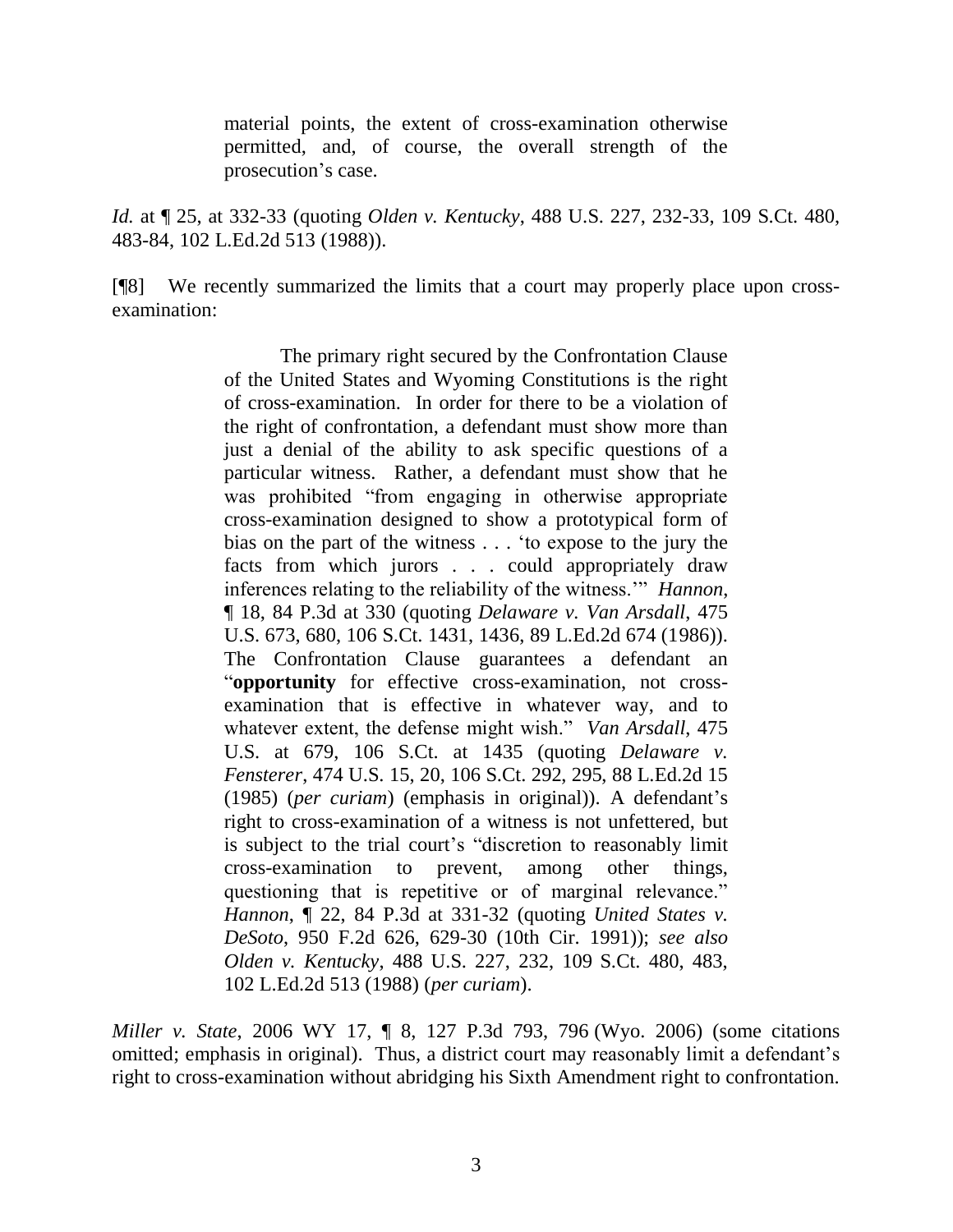*See Id*. at ¶¶ 7-13, at 796-97; *Jensen v. State*, 2005 WY 85, ¶¶ 7-13, 116 P.3d 1088, 1091- 1093 (Wyo. 2005); *Schmidt v. State*, 2001 WY 73, ¶ 30, 29 P.3d 76, 85-86 (Wyo. 2001).

[¶9] Prior to trial, the appellant filed a Motion to Admit Evidence of Alleged Victims wherein he described character evidence he intended to address during cross-examination for the purpose of showing the victims" bias or prejudice. The evidence included allegations related to the victims" past sexual conduct, evidence of their lying, their manipulative character traits, and their propensity for meanness. The appellant also requested that he be allowed to cross-examine the older sister regarding a "burn book" and that it be admitted into evidence. This "burn book" was a notebook containing disparaging and strongly-worded statements regarding friends, acquaintances, and schoolmates. The state filed a response and the district court held a hearing. In its Order on Defendant"s Motion to Admit Evidence of Alleged Victims, the district court examined and specifically addressed each category of character evidence the appellant hoped to use. The district court determined that it would allow the appellant to crossexamine the victims regarding evidence of specific acts of untruthfulness or character for truthfulness, evidence of turning on and off their affections toward appellant, and any facts showing meanness or manipulation that were directly related to the appellant. Also, although the district court refused to allow the appellant to offer the entire "burn book" into evidence, it ruled that the appellant could use one page specifically related to the appellant. The district court, however, refused to permit the appellant to cross-examine the victims about alleged past sexual conduct or other reputation or character evidence not directly related to their interactions with, or attitudes toward, the appellant.

[¶10] In this appeal, the appellant contends that the district court erred when it refused to allow him to cross-examine the victims about 1) past sexual conduct, 2) manipulation, and 3) meanness. In sexual assault cases, such as this, the admissibility of this type of evidence is governed by Wyo. Stat. Ann. § 6-2-312 (LexisNexis 2009), commonly referred to as the "Rape Shield Law."<sup>3</sup> This statute sets forth a specific procedure the

<sup>3</sup> Wyo. Stat. Ann. § 6-2-312, entitled "Evidence of victim's prior sexual conduct or reputation; procedure for introduction," provides:

<sup>(</sup>a) In any prosecution under this article or for any lesser included offense, if evidence of the prior sexual conduct of the victim, reputation evidence or opinion evidence as to the character of the victim is to be offered the following procedure shall be used:

<sup>(</sup>i) A written motion shall be made by the defendant to the court at least ten (10) days prior to the trial stating that the defense has an offer of proof of the relevancy of evidence of the sexual conduct of the victim and its relevancy to the defense;

<sup>(</sup>ii) The written motion shall be accompanied by affidavits in which the offer of proof is stated:

<sup>(</sup>iii) If the court finds the offer of proof sufficient, the court shall order a hearing in chambers, and at the hearing allow the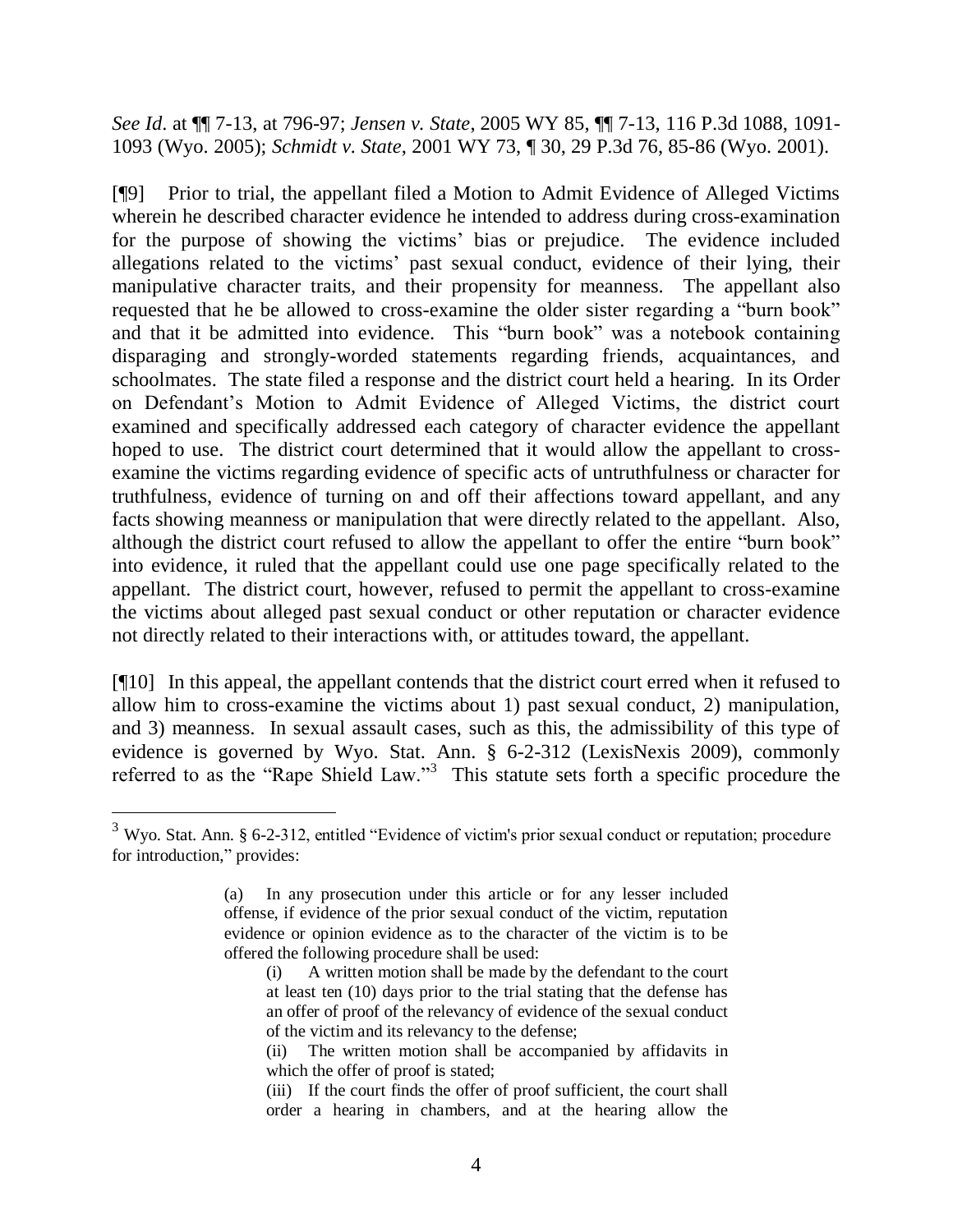defendant must follow if he intends to offer "evidence of the prior sexual conduct of the victim, reputation evidence or opinion evidence as to the character of the victim." Wyo. Stat. Ann. § 6-2-312(a); *Grady v. State*, 2008 WY 144, ¶ 20, 197 P.3d 722, 729 (Wyo. 2008). The statute requires the defendant to give notice of intent to use such evidence and make an offer of proof of its relevancy to the defense, with accompanying affidavits. Wyo. Stat. Ann. § 6-2-312(a)(i) and (ii); *Velos v. State*, 752 P.2d 411, 414 (Wyo. 1988). If the district court finds the offer of proof sufficient, it conducts an in-camera hearing to decide the admissibility of the evidence by examining whether the "probative value of the evidence substantially outweighs the probability that its admission will create prejudice." Wyo. Stat. Ann. § 6-2-312(a)(iv); *Velos*, 752 P.2d at 414.

[¶11] The appellant"s motion, filed pursuant to this statute, set forth the following allegations with respect to the three above-mentioned categories of evidence:

> 1. Evidence of both girls manipulation of the Budig and [girls' father] families. These girls have threatened the Budig family with threats of returning to California at times when they didn"t get their ways. On the other hand, in the summer of 2004 when the girls wanted to stay in Casper, they called their father a "dick". The girls do a variety of actions depending upon where they want to stay. Recently, and may be pertinent to the present case, they referred to [another family] as the perfect family long before they were placed with them.

> This evidence is relevant in that it provides the motivation and the intent, among other things, for these girls to make false accusations.

 $\overline{a}$ 

questioning of the victim regarding the offer of proof made by the defendant and other pertinent evidence;

<sup>(</sup>iv) At the conclusion of the hearing, if the court finds that the probative value of the evidence substantially outweighs the probability that its admission will create prejudice, the evidence shall be admissible pursuant to this section. The court may make an order stating what evidence may be introduced by the defendant, which order may include the nature of the questions to be permitted.

<sup>(</sup>b) This section does not limit the introduction of evidence as to prior sexual conduct of the victim with the actor.

<sup>(</sup>c) Any motion or affidavit submitted pursuant to this section is privileged information and shall not be released or made available for public use or scrutiny in any manner, including posttrial proceedings.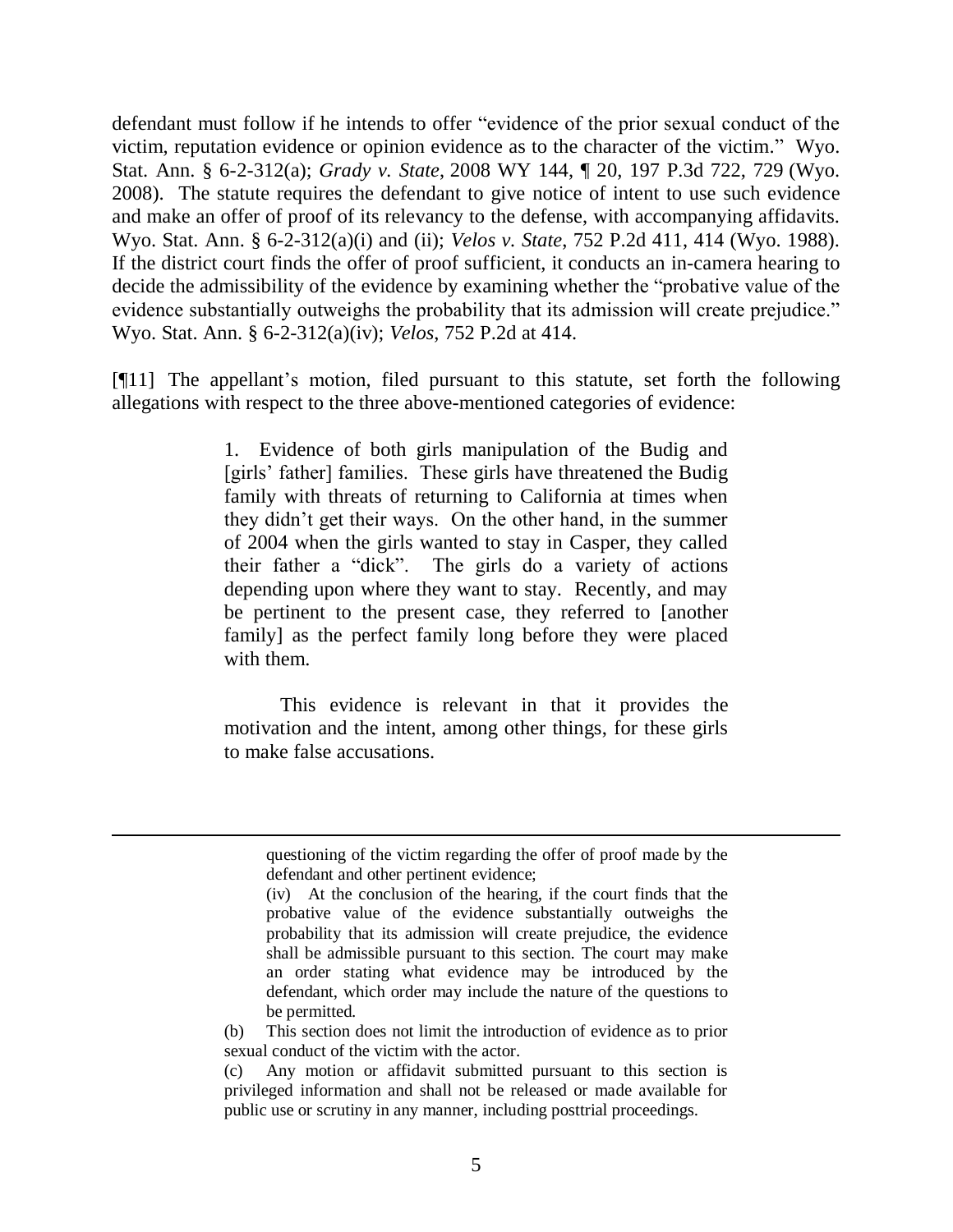2. Evidence of the girls" meanness. These girls have displayed mean characteristics from time to time. Examples of mean behavior include making fun of a disabled aunt and then lying about it. Upon hearing their father, . . . . being pistol whipped in an armed robbery, that for a long period of time they laughed about it, calling him such things as a "pussy" and stating that if he was a real man like their "dad", [the appellant], it wouldn't have happened to him.

. . . .

4. Evidence of the girls" past sexual conduct. This evidence is relevant in that without some evidence being put forth of these girls" prior sexual knowledge, any fact finder might believe these little girls couldn"t possibly know anything about sex unless [the appellant] had done what he is accused of. Instead, the truth of the matter is that [the older sister] has had at least one groping and heavy petting relationship with a boy (her step cousin) a few years older than her, in which she crawled into bed with him on a couple of occasions. [The younger sister] has repeatedly grabbed a boy in the crotch or kicked him in the crotch. It further appears that these girls set up a "My Space" porn account which they never acknowledged. In a so-called "Burn Book" attached, [the older sister] refers to "fingering" on numerous pages. "Fingering" is the sex act the defendant is accused of doing. In a recording, the girls laugh about there being nothing to do at their house other than " $[f_ \_ \_$ !"

5. In [the older sister]"s Burn Book. This book speaks for itself and the finder of fact should be entitled to determine her character from what is written in that book. It is relevant in that it is an indication of her meanness, her knowledge of sex, her sexual accusations against others, her attitude towards any young girl who might submit to any sex by an older male, as well as a page that shows her attitude toward her step dad.

[¶12] The appellant summarizes his argument that the above evidence should have been admitted as follows:

> Because the girls were mean to their family members as well as friends and classmates in their burn book, their disregard for people"s feelings and reputation was not isolated, but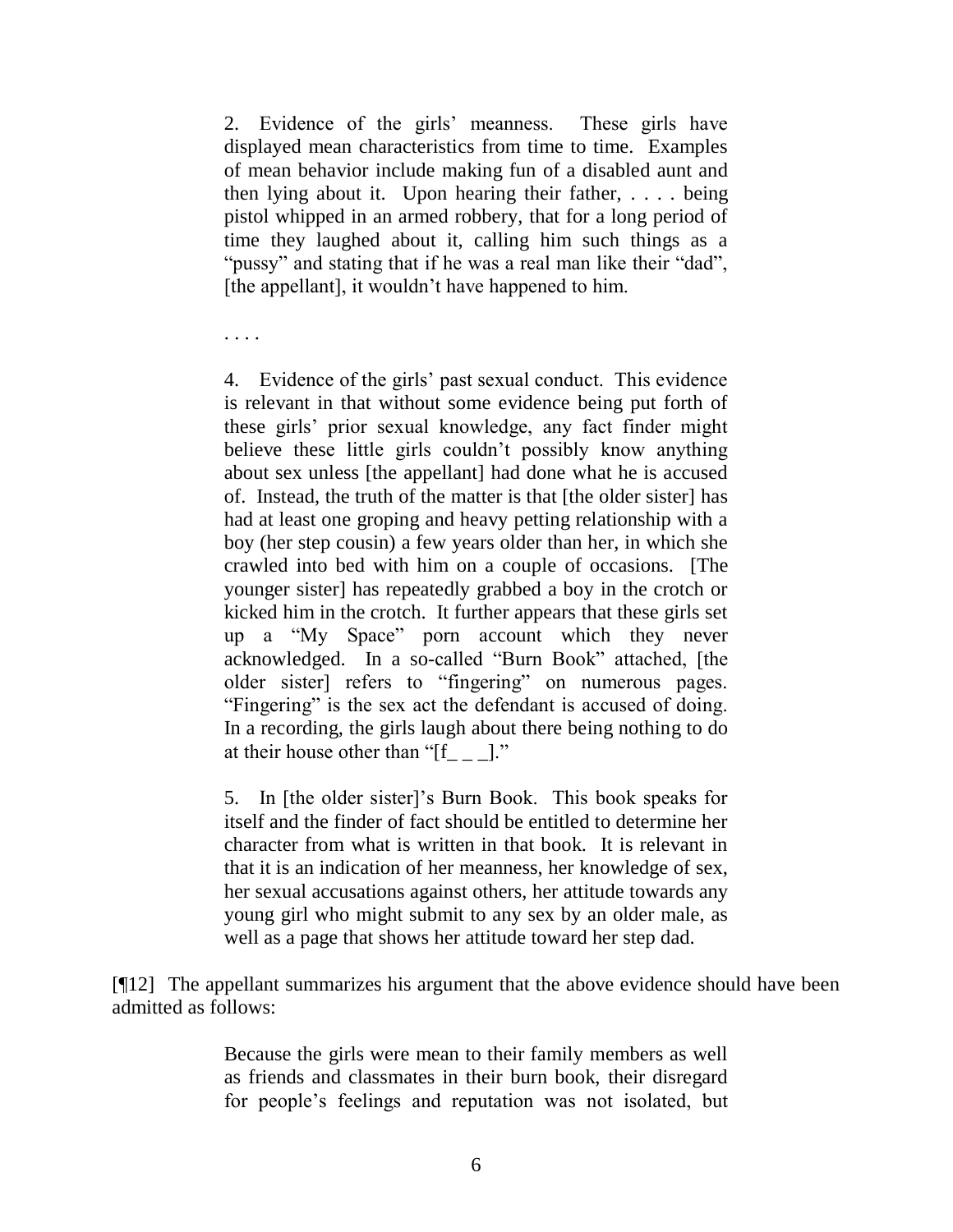prevalent in all aspects of their lives, and social lives, family lives, and school lives. Therefore, it is likely that the girls would have the motivation to lie about accusing their stepfather of sexual assault because they demonstrated a past of not being sensitive to an individual"s reputation.

Thus, character evidence of the girls past sexual conduct, manipulation, and meanness are all relevant to proving that the girls may have had a motive to fabricate allegations of sexual assault.

The appellant's position is simply flawed. These allegations, even if true, do virtually nothing to show the victims" bias or prejudice against the appellant. Because none of the evidence relates directly to the appellant, its relevance is marginal and its probative value, if any, is very limited. Furthermore, to allow the appellant to argue to the jury that the victims made false allegations against the appellant because they had been manipulative or mean to other family members or peers in the past requires a significant leap in logic and has the potential to confuse the issues.

[¶13] Finally, we turn to the appellant's contention that the evidence of the victims' past sexual conduct should have been admitted. These allegations regarding the victims' prior sexual knowledge are in the class of evidence the rape shield law is specifically designed to exclude. However, the appellant attempts to avoid application of the rape shield law by arguing that the evidence was merely intended to show that the victims had independent "sexual knowledge," and not to embarrass or prejudice the victims or show that they were more likely consensually to engage in the conduct of which he is accused. The appellant's attempted circumvention of the rape shield law runs counter to the intent and stated purpose of the statute.

> Wyoming, along with most other jurisdictions, enacted a "rape-shield" statute to bring under control a long-standing tradition that rape victims could be discredited as witnesses based on prior sexual conduct. This tradition was based on the faulty notion that women who engaged in nonmarital intercourse were immoral and likely to engage in such conduct on any given occasion, and was deemed prejudicial and humiliating to the victim.

*Stogner v. State*, 792 P.2d 1358, 1362 (Wyo. 1990) (citations omitted). We have said that this statute is "designed to protect the *victim* from embarrassment and abuse at trial and also to encourage the reporting of sexual assaults to the authorities. They are not enacted for the protection of the accused." *Heinrich v. State*, 638 P.2d 641, 646 (Wyo. 1981) (emphasis in original). To allow this type of evidence under the appellant"s proffered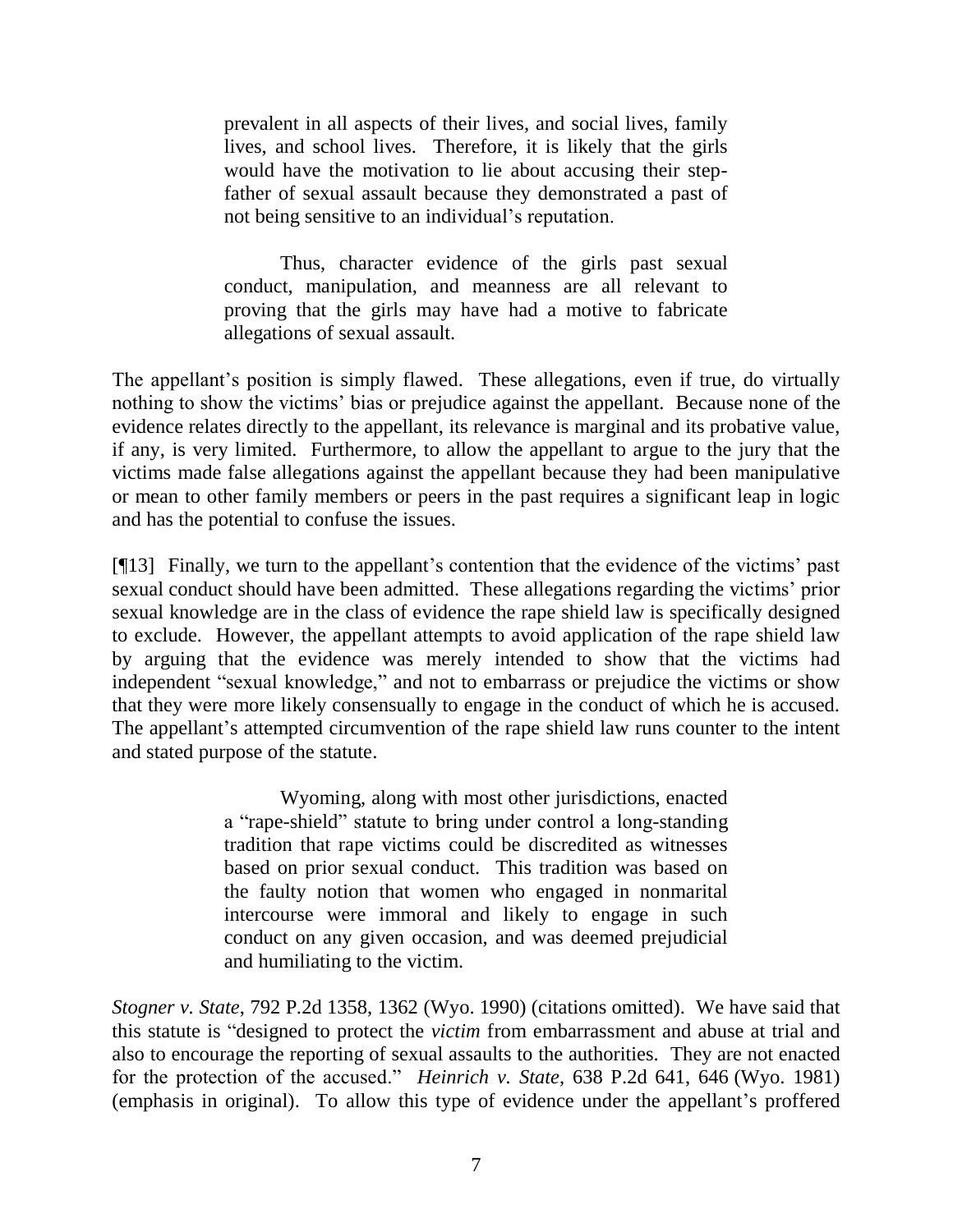justification would open the door for defendants in sexual assault prosecutions (particularly cases involving children) to explore freely the knowledge and prior sexual practices/experiences of their victims. Such a result would be entirely inconsistent with the intent of our enacted rape shield law.

[¶14] We hold that because the evidence of meanness, manipulation, and prior sexual conduct was not admissible, and because the appellant was given the opportunity to challenge the victims" credibility, motives, and biases using other admissible evidence, the appellant was not denied his constitutionally protected right to confrontation.

# *Whether the prosecutor unfairly vouched for the credibility of the victims during closing argument?*

[¶15] The appellant asserts that the prosecutor improperly vouched for the credibility of the victim witnesses in statements he made during closing argument. This claim is one of prosecutorial misconduct.

> Our standard of review for claims of prosecutorial misconduct in closing argument is well established:

> > In reviewing a claim of prosecutorial misconduct in closing argument, the court looks at the entire record to determine whether the defendant's case was so prejudiced by the improper comments as to result in the denial of a fair trial. *Capshaw v. State*, 10 P.3d 560, 567 (Wyo. 2000); *Metzger v. State*, 4 P.3d 901, 910 (Wyo. 2000). The challenged comments are judged in the context of the prosecutor's entire argument, considering the context of the statements and comparing them with the evidence produced at the trial. *Helm v. State*, 1 P.3d 635, 639 (Wyo. 2000).

> > . . . When an objection is launched to a statement made in closing argument, we defer to the trial court"s ruling in the absence of a clear or patent abuse of discretion. *Gayler v. State*, 957 P.2d 855, 860 (Wyo. 1998).

*Harris v. State*, 2008 WY 23, ¶ 14, 177 P.3d 1166, 1170-71 (Wyo. 2008) (quoting *Burton v. State*, 2002 WY 71, ¶¶ 11-12, 46 P.3d 309, 313 (Wyo. 2002)). "If the trial court abused its discretion by allowing impermissible argument, we will only reverse if "a reasonable probability exists, absent the error, that the appellant may have enjoyed a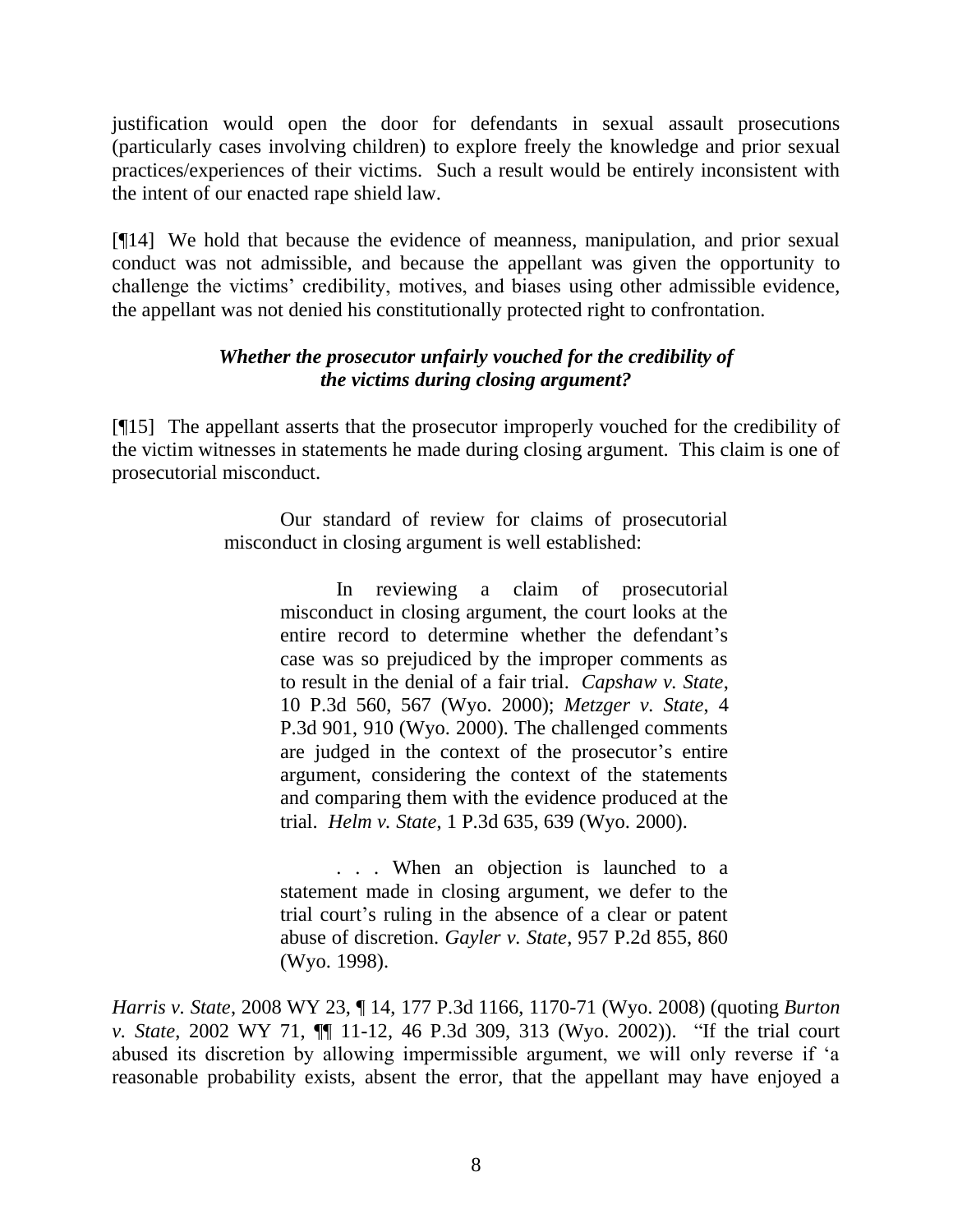more favorable verdict."" *Moe v. State*, 2005 WY 58, ¶ 17, 110 P.3d 1206, 1212 (Wyo. 2005) (quoting *Mazurek v. State*, 10 P.3d 531, 542 (Wyo. 2000)).

[¶16] We have addressed the issue of an expert witness vouching for the credibility of the testimony of an alleged sexual assault victim on a number of prior occasions. *See Lopez v. State*, 2004 WY 103, ¶¶ 9-26, 98 P.3d 143, 146-151 (Wyo. 2004); *Seward v. State*, 2003 WY 116, ¶¶ 18-29, 76 P.3d 805, 812-18 (Wyo. 2003); *Wilde v. State*, 2003 WY 93, ¶¶ 15-19, 74 P.3d 699, 708-09 (Wyo. 2003); *Stephens v. State*, 774 P.2d 60, 68 (Wyo. 1989), *overruled in part on other grounds by Large v. State*, 2008 WY 22, 177 P.3d 807, 816 (Wyo. 2008). Before examining the appellant's specific claims, we note that this case is unlike the above-cited cases in that the appellant does not argue that the expert improperly vouched for the credibility of the victim witnesses. Instead, he claims that *"the prosecutor used the statements of the expert testimony to vouch for the credibility of the witness and achieved the same result."* (Emphasis in original.) The appellant points to three statements, all made during closing argument, where he contends the prosecutor improperly vouched for the credibility of the victim witnesses. The first two, in which the prosecutor references testimony of the expert witness, are set forth below with emphasis added to the specific portions to which the appellant takes exception:

> [Prosecutor]: Just because [the younger sister] did not want to talk about it does not mean that it didn"t happen. Just because [the younger sister] didn"t disclose the sexual molestation in detail does not mean that it didn"t happen.

> The expert, the psychologist, Fred Lindberg, explained to you the disclosure process in these kinds of situations where children have been sexual[ly] abused. He told you that there was partial or piece-by-piece disclosure, if you will, in many of these cases, **and that's exactly what happened with [the younger sister]**. You saw her, ladies and gentlemen. She was absolutely petrified in the CAP interview.<sup>[4]</sup> She was absolutely petrified when she took the stand.

> He explained to you, piece-by-piece disclosure is when they"re testing the waters, you know, and they are so embarrassed and so humiliated that they"re going to tell a person just a little bit at a time until they see - -

<sup>&</sup>lt;sup>4</sup> The CAP (Children's Advocacy Project) interview was a videotaped interview conducted as part of the sexual assault investigation and presented to the jury.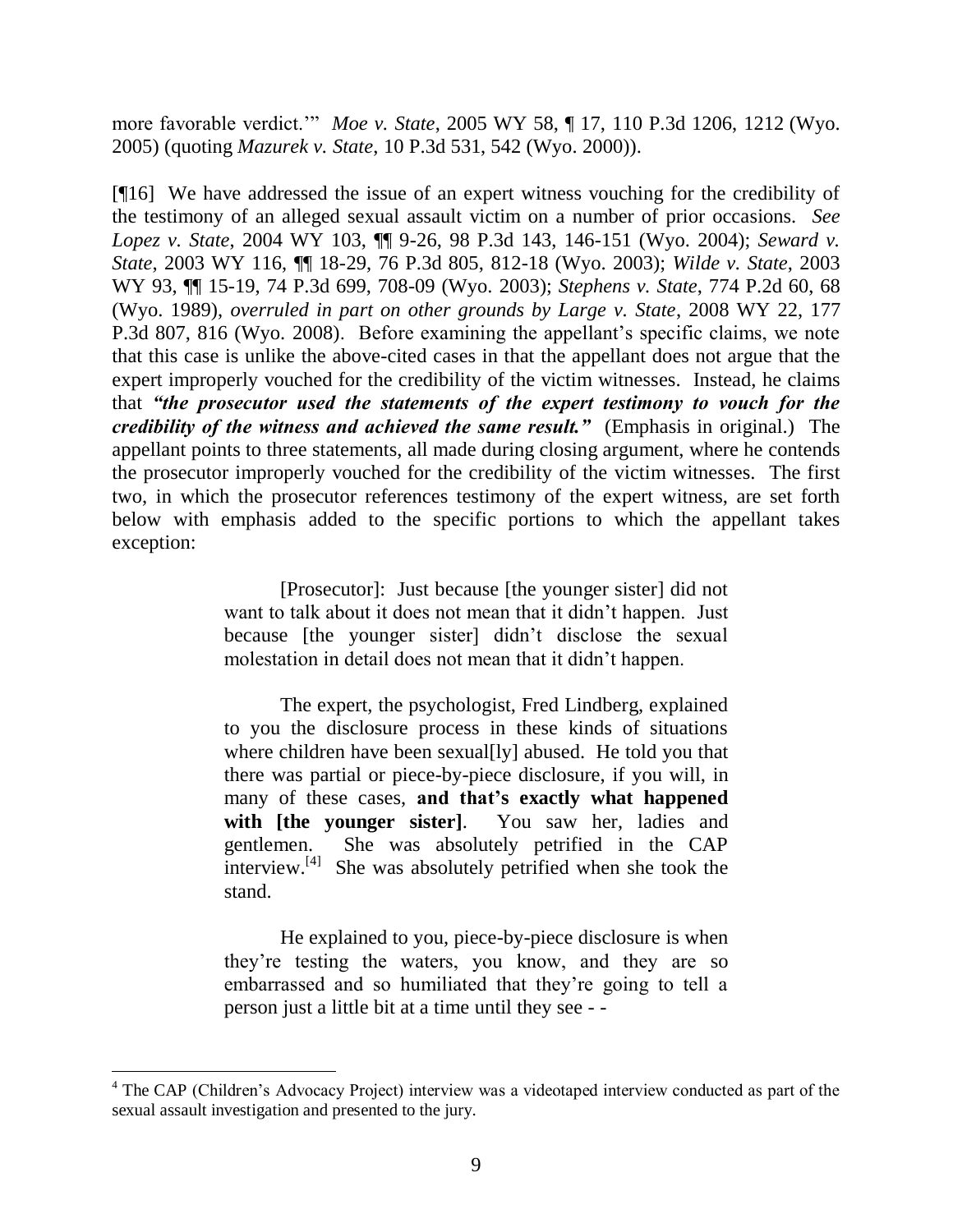(Emphasis added.) Defense counsel objected at this point and the following exchange occurred at the bench:

> [Defense Counsel]: I hate interrupting the closing argument but, Your Honor, this is exactly what I objected to before Dr. Lindberg testified. I think it amounts to vouching for the credibility of the witness.

> The Court: I don't believe so. I think he's talked about the characteristics -- behavioral characteristics, and I think that"s appropriate under the case law.

> > So I"ll overrule the objection.

Mr. Schafer may continue. As long as he"s talking about behavior characteristics, that"s fine. But if it gets into truth and veracity, that"s another [sic].

The next instance of alleged vouching occurred right after the prosecutor continued his closing argument:

> [Prosecutor:] Like I was trying to indicate to you, ladies and gentlemen, the expert, Dr. Lindberg, was trying to explain to you the common misconceptions of the way sexual disclosure occurs with children, children like [the younger sister], in these cases.

> It's a very emotional, traumatic thing for them to go to [sic]. And what they do is, they test the waters, and they won"t always disclose everything that happened to them each and every time.

> You heard Dr. Lindberg's testimony that there are victims who never even report sexual abuse at all. And in his testimony, also, a third of them never even indicate what the sexual abuse is until after five years.

> **And isn't this exactly what happened with [the older sister] in this case?** It took her 3 ½, 4 years to disclose the sexual abuse . . . .

(Emphasis added.)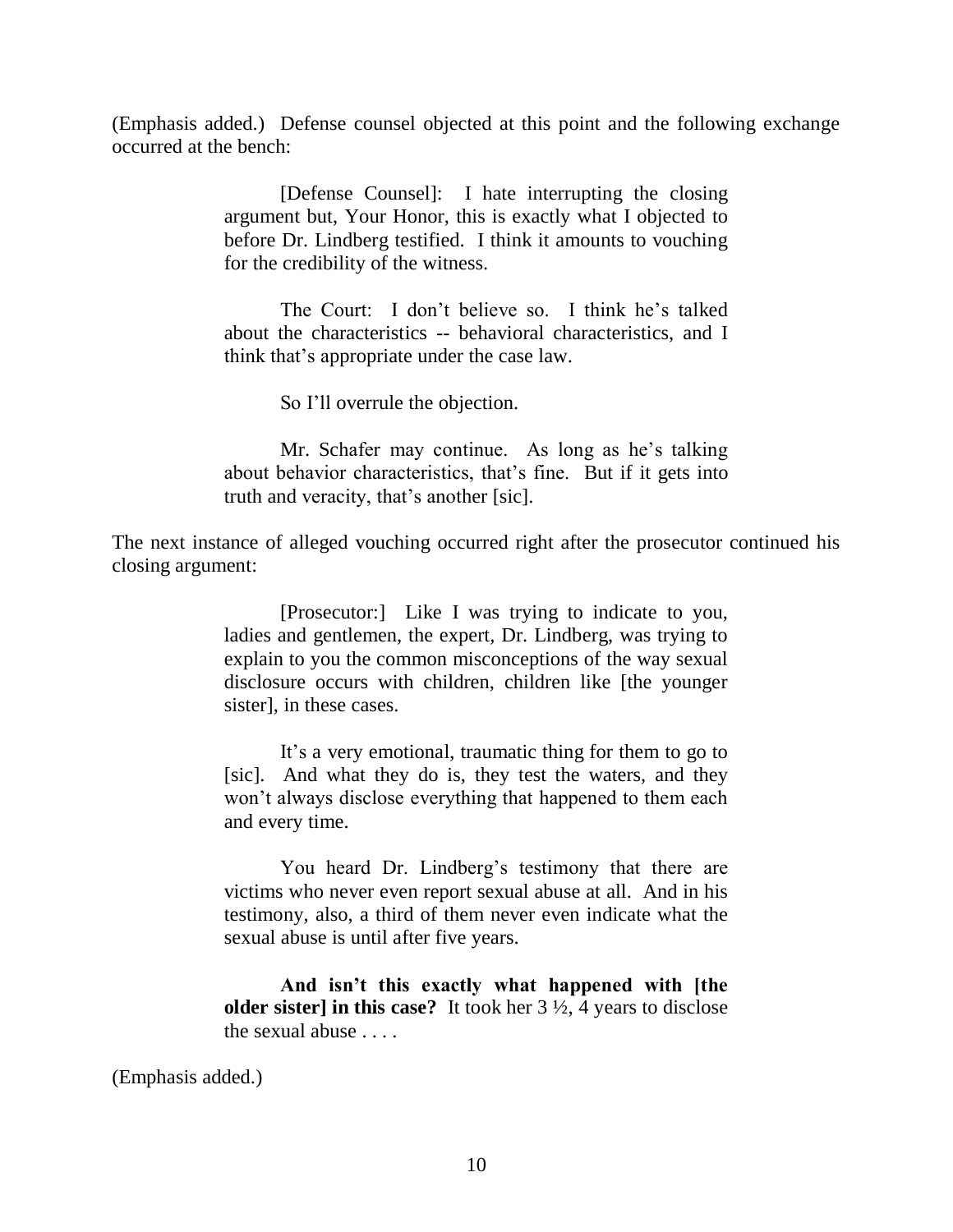[¶17] The appellant argues that by saying that the behaviors described by Dr. Lindberg are "exactly what happened" in this case, the prosecutor gave more credibility to the victims" testimony, thereby improperly vouching for their credibility. We disagree with the appellant's conclusion. When addressing vouching issues in the context of prosecutorial misconduct, we have said:

> Counsel are allowed wide latitude during the scope of their closing arguments, and a prosecutor may comment on all of the evidence in the record and suggest reasonable inferences from that evidence. However, the prosecutor may not inflame or mislead the jury or express his personal beliefs or opinions about the evidence. *Davis v. State*, 2005 WY 93, ¶ 25, 117 P.3d 454, 463 (Wyo. 2005). Similarly, a prosecutor cannot personally vouch for the credibility of a state"s witness, nor can a prosecutor assert his own credibility as a basis for conviction of a defendant.

> > [W]hen the prosecutor asserts his credibility or personal belief, an additional factor is injected into the case. This additional factor is that counsel may be perceived by the jury as an authority whose opinion carries greater weight than their own opinion; that members of the jury might be persuaded not by the evidence, but rather by a perception that counsel"s opinions are correct because of his position as prosecutor, an important state official entrusted with enforcing the criminal laws of a sovereign state. While the prosecutor is expected to be an advocate, he may not exploit his position to induce a jury to disregard the evidence or misapply the law.

*Condra v. State*, 2004 WY 131, ¶ 11, 100 P.3d 386, 390 (Wyo. 2004).

*Teniente v. State*, 2007 WY 165, ¶ 30, 169 P.3d 512, 524 (Wyo. 2007). With regard to the admissibility and appropriate use of expert testimony in sexual assault cases, we have said:

> Expert testimony that discusses the behavior and characteristics of sexual assault victims and the range of responses to sexual assault encountered by experts is admissible. *Scadden v. State*, 732 P.2d 1036 (Wyo. 1987). Such testimony is relevant and helpful in explaining to the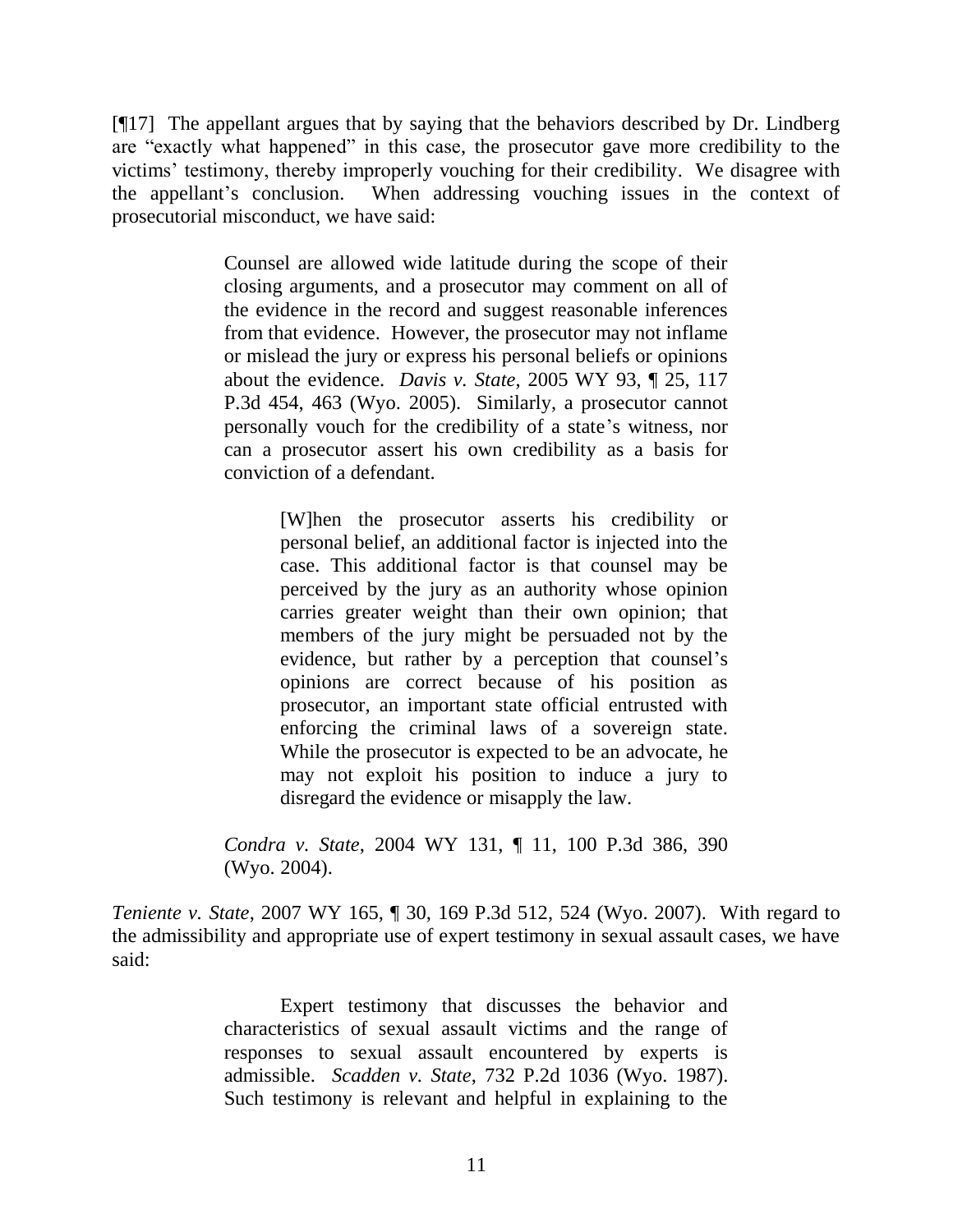jury the typical behavior patterns of adolescent victims of sexual assault. *Griego v. State*, 761 P.2d 973 (Wyo. 1988). It assists the jury in understanding some of the aspects of the behavior of victims and, so long as there is no comment on the credibility or truthfulness of the victims, it does not invade the province of the jury. *Zabel v. State*, 765 P.2d 357 (Wyo. 1988).

*Rivera v. State*, 840 P.2d 933, 939 (Wyo. 1992), *abrogated on other grounds by Springfield v. State*, 860 P.2d 435 (Wyo.1993).

[¶18] After reviewing the entire record on appeal, and particularly the trial transcripts, we find that the prosecutor's comments relating the victims' actions to the general behaviors described by Dr. Lindberg were not tantamount to vouching for the victims' credibility. The prosecutor's statements merely informed the jury about the relevance of Dr. Lindberg's testimony and suggested how that testimony might assist the jury in determining the facts at issue. Such use of expert testimony is proper. *See Lessard v. State*, 719 P.2d 227, 233-34 (Wyo. 1986) (expert testimony as to why sexual assault victim would ask assailant not to tell about sexual encounter was admissible in that it did not constitute testimony with respect to veracity of victim, but rather assisted jury in understanding evidence). Furthermore, relating the general behaviors described by Dr. Lindberg to the behaviors exhibited by the victims in this case was particularly important to effective prosecution of the case inasmuch as one of the appellant"s defense strategies was to argue that the victims' behaviors were inconsistent with the allegations they were making against the appellant. Specifically, the appellant attempted to discredit the victims by raising questions regarding: 1) the victims' delay in reporting, 2) their methods of disclosure, 3) their maintaining a relationship and continued contact with the appellant, 4) their inconsistent or incomplete disclosure, and 5) their lack of overt manifestations of distress. Without expert testimony to educate the jury about common misconceptions concerning the general behaviors of child victims, the jury might have drawn inappropriate conclusions.

[¶19] The third and final statement the appellant argues amounted to improper vouching by the prosecutor was also made during his closing statement:

> Now, [the younger sister] went through two traumatic experiences. The first time was when she was molested, February 18th of 2008, and that will be a day that she"ll never forget.

> But the second time is when she went through the judicial process. She had the – she didn"t have the power and the time or the ability to stop what that man was doing to her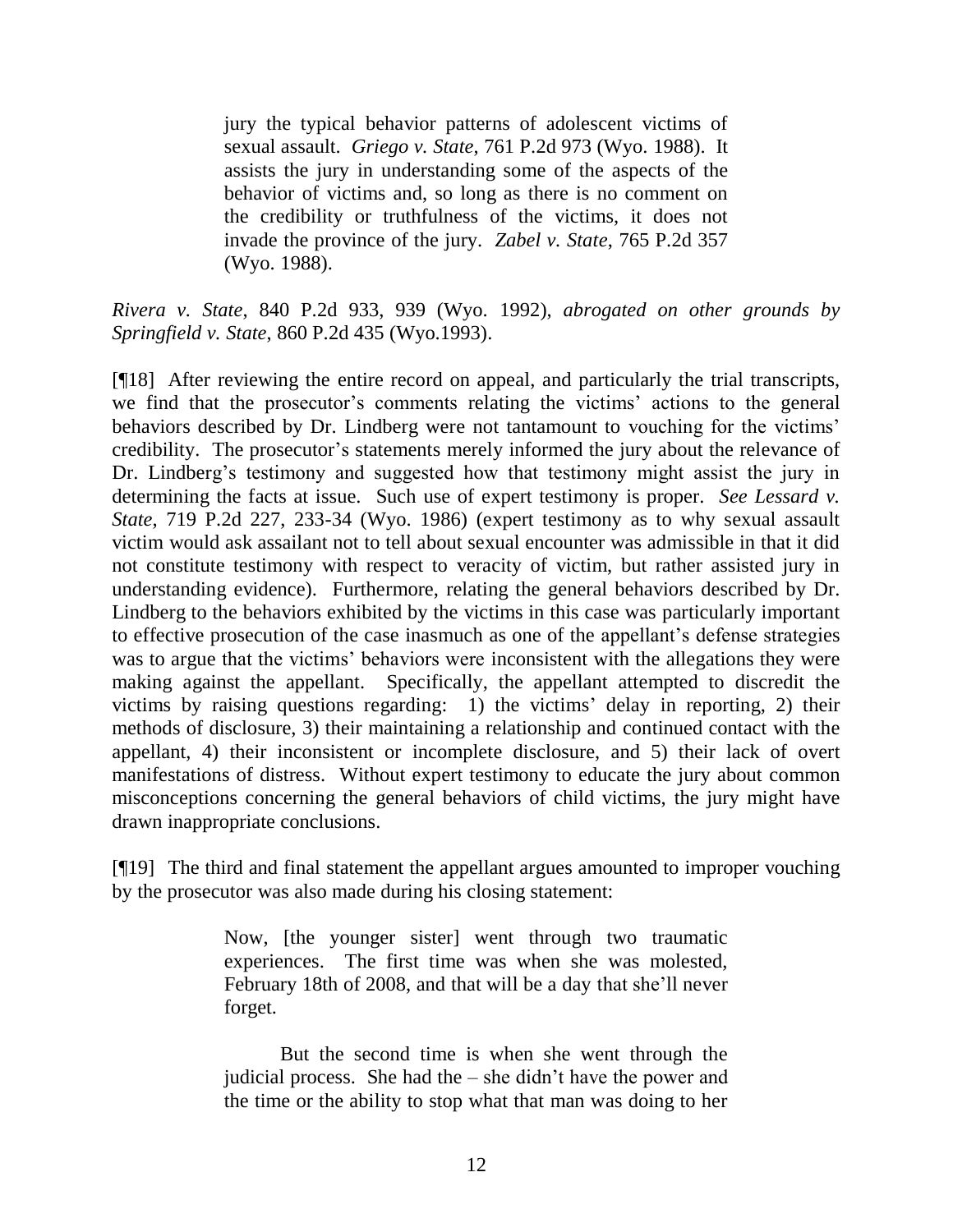in the bedroom. But she did have the ability, the time, and the power to stop what the defendant says she is doing [now, which is fabricating this whole thing. But she didn't do that because she has the courage, and she knows what"s right. And she came in here with all that difficulty and rose her right hand and told you, ladies and gentlemen, that she would tell the truth. And she"s a human being just like everybody in this courtroom, and she has a conscience.

The appellant asserts that this statement is similar to one made in *Lopez v. State*, 2004 WY 103, 98 P.3d 143 (Wyo. 2004). *Lopez* is another in the line of vouching cases where we found that an expert improperly vouched for the credibility of the child victim. In that case, the prosecutor made the following statement: "if you believe that 12-year-old child when she was sitting on that witness stand, and you believe what she told you was the truth, that is all the evidence you need." *Id.* at  $\llbracket 24$ , at 151. The appellant argues that both the *Lopez* statement and the above-quoted statement made by the prosecutor in this case resulted in improper vouching.

[¶20] The appellant"s reliance on *Lopez* is misplaced. To begin, we did not find that the statement in *Lopez* was improper, but only quoted it in the course of examining the improper vouching testimony of the expert witness. Furthermore, the substance and context of the two statements is different. A more analogous statement can be found in *Teniente v. State*, 2007 WY 165, 169 P.3d 512 (Wyo. 2007), where the prosecutor made the following comment regarding an eye-witness"s testimony in a first-degree murder trial:

> [W]e have one eyewitness, one eyewitness that stepped up to the plate February 18th, and said, "I was there. This is what happened.' ....

. . . .

He saw what happened, and he decided to step forward and tell the truth, even though the first time, it's against his very own brother, and now the second time, against his cousin. Courage.

*Id.* at  $\llbracket$  32, at 525. Both the statement in *Teniente* and the statement made here are comments about the courage of the witness to come forward in the face of opposition and testify "truthfully." We sustained the prosecutor's statement in *Teniente* holding:

> While a prosecutor cannot continuously and repeatedly express his opinions or beliefs as to the truth or falsity of